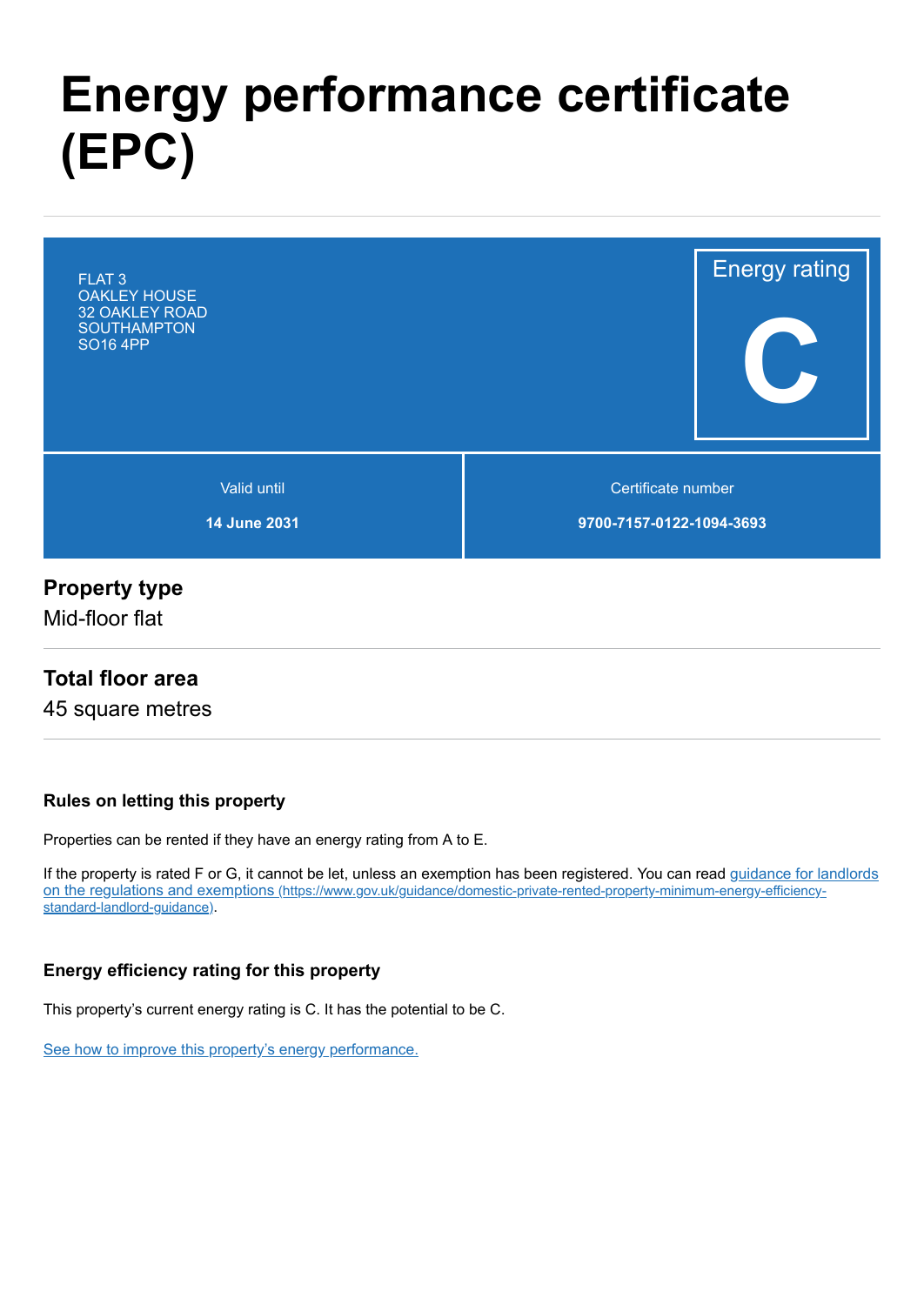| <b>Score</b> | <b>Energy rating</b> | <b>Current</b> | <b>Potential</b> |
|--------------|----------------------|----------------|------------------|
| $92 +$       |                      |                |                  |
| 81-91        | Β                    |                |                  |
| 69-80        | $\mathbf C$          | 70   C         | 80   C           |
| 55-68        |                      |                |                  |
| 39-54        | E                    |                |                  |
| $21 - 38$    | F                    |                |                  |
| $1 - 20$     | $\mathbf{G}$         |                |                  |

The graph shows this property's current and potential energy efficiency.

Properties are given a rating from A (most efficient) to G (least efficient).

Properties are also given a score. The higher the number the lower your fuel bills are likely to be.

For properties in England and Wales:

- the average energy rating is D
- the average energy score is 60

#### **Breakdown of property's energy performance**

This section shows the energy performance for features of this property. The assessment does not consider the condition of a feature and how well it is working.

Each feature is assessed as one of the following:

- very good (most efficient)
- good
- average
- poor
- very poor (least efficient)

When the description says "assumed", it means that the feature could not be inspected and an assumption has been made based on the property's age and type.

| Feature | <b>Description</b>                             | Rating  |
|---------|------------------------------------------------|---------|
| Wall    | Cavity wall, filled cavity                     | Average |
| Wall    | Solid brick, as built, no insulation (assumed) | Poor    |
| Window  | Fully double glazed                            | Good    |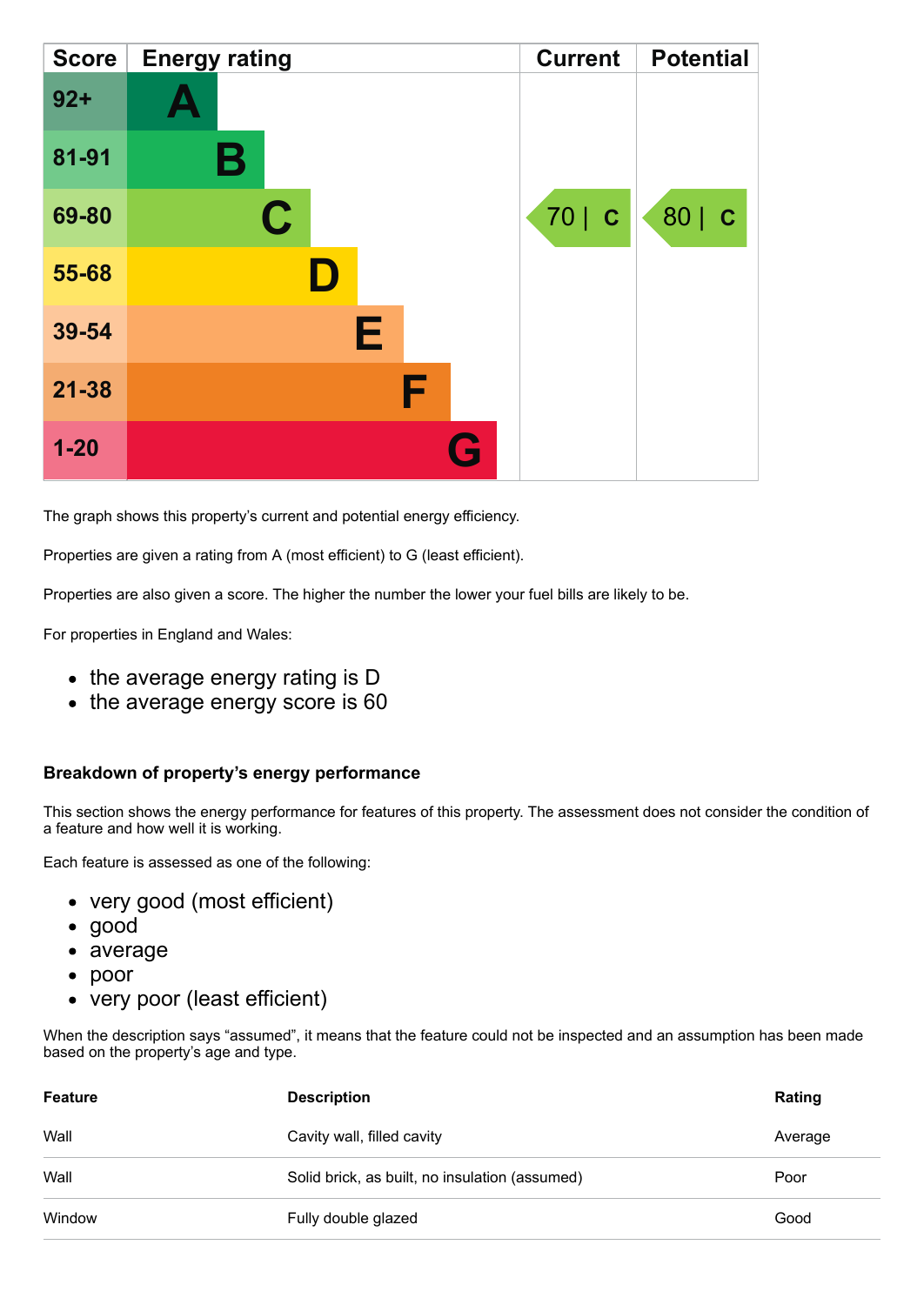| <b>Feature</b>       | <b>Description</b>                       | Rating    |
|----------------------|------------------------------------------|-----------|
| Main heating         | Electric storage heaters                 | Average   |
| Main heating control | Automatic charge control                 | Average   |
| Hot water            | Electric immersion, off-peak             | Very poor |
| Lighting             | Low energy lighting in all fixed outlets | Very good |
| Roof                 | (another dwelling above)                 | N/A       |
| Floor                | (another dwelling below)                 | N/A       |
| Secondary heating    | Room heaters, electric                   | N/A       |

### **Primary energy use**

The primary energy use for this property per year is 305 kilowatt hours per square metre (kWh/m2).

What is primary energy use?

#### **Environmental impact of this property**

One of the biggest contributors to climate change is carbon dioxide (CO2). The energy used for heating, lighting and power in our homes produces over a quarter of the UK's CO2 emissions.

#### **An average household produces**

6 tonnes of CO2

#### **This property produces**

#### **This property's potential production**

2.0 tonnes of CO2

2.3 tonnes of CO2

By making the [recommended changes,](#page-3-0) you could reduce this property's CO2 emissions by 0.3 tonnes per year. This will help to protect the environment.

Environmental impact ratings are based on assumptions about average occupancy and energy use. They may not reflect how energy is consumed by the people living at the property.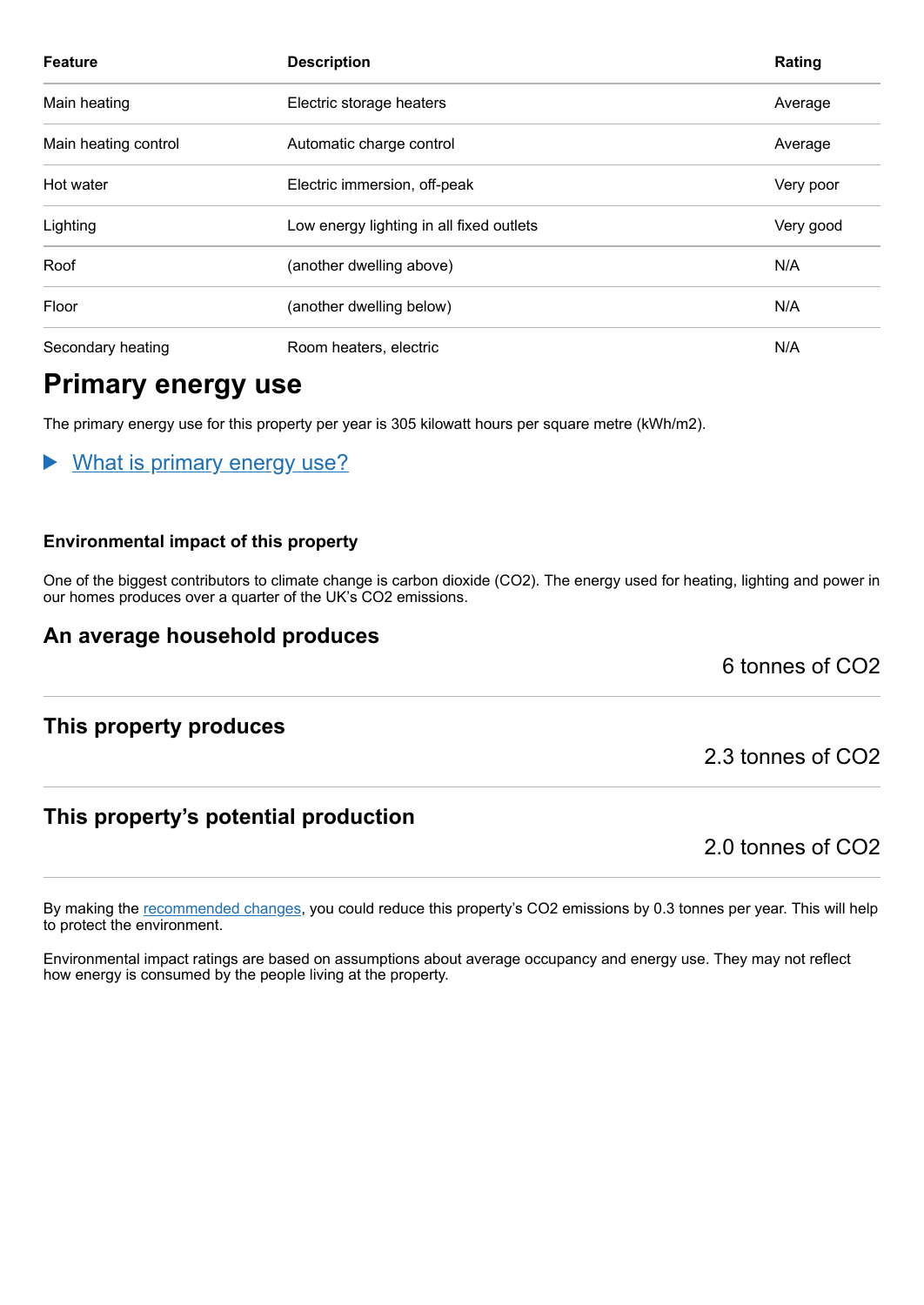#### <span id="page-3-0"></span>**How to improve this property's energy performance**

Making any of the recommended changes will improve this property's energy efficiency.

If you make all of the recommended changes, this will improve the property's energy rating and score from C (70) to C (80).

What is an energy rating?

# **Recommendation 1: Internal or external wall insulation**

Internal or external wall insulation

#### **Typical installation cost**

#### **Typical yearly saving**

**Potential rating after carrying out recommendation 1**

# **Recommendation 2: High heat retention storage heaters**

High heat retention storage heaters

| <b>Typical installation cost</b>                            |               |  |
|-------------------------------------------------------------|---------------|--|
|                                                             | £800 - £1,200 |  |
| <b>Typical yearly saving</b>                                |               |  |
|                                                             | £146          |  |
| Potential rating after carrying out recommendations 1 and 2 |               |  |
|                                                             |               |  |

### **Paying for energy improvements**

[Find energy grants and ways to save energy in your home.](https://www.gov.uk/improve-energy-efficiency) (https://www.gov.uk/improve-energy-efficiency)

**Estimated energy use and potential savings**

**Estimated yearly energy cost for this property**



£45

72 | C

80 | C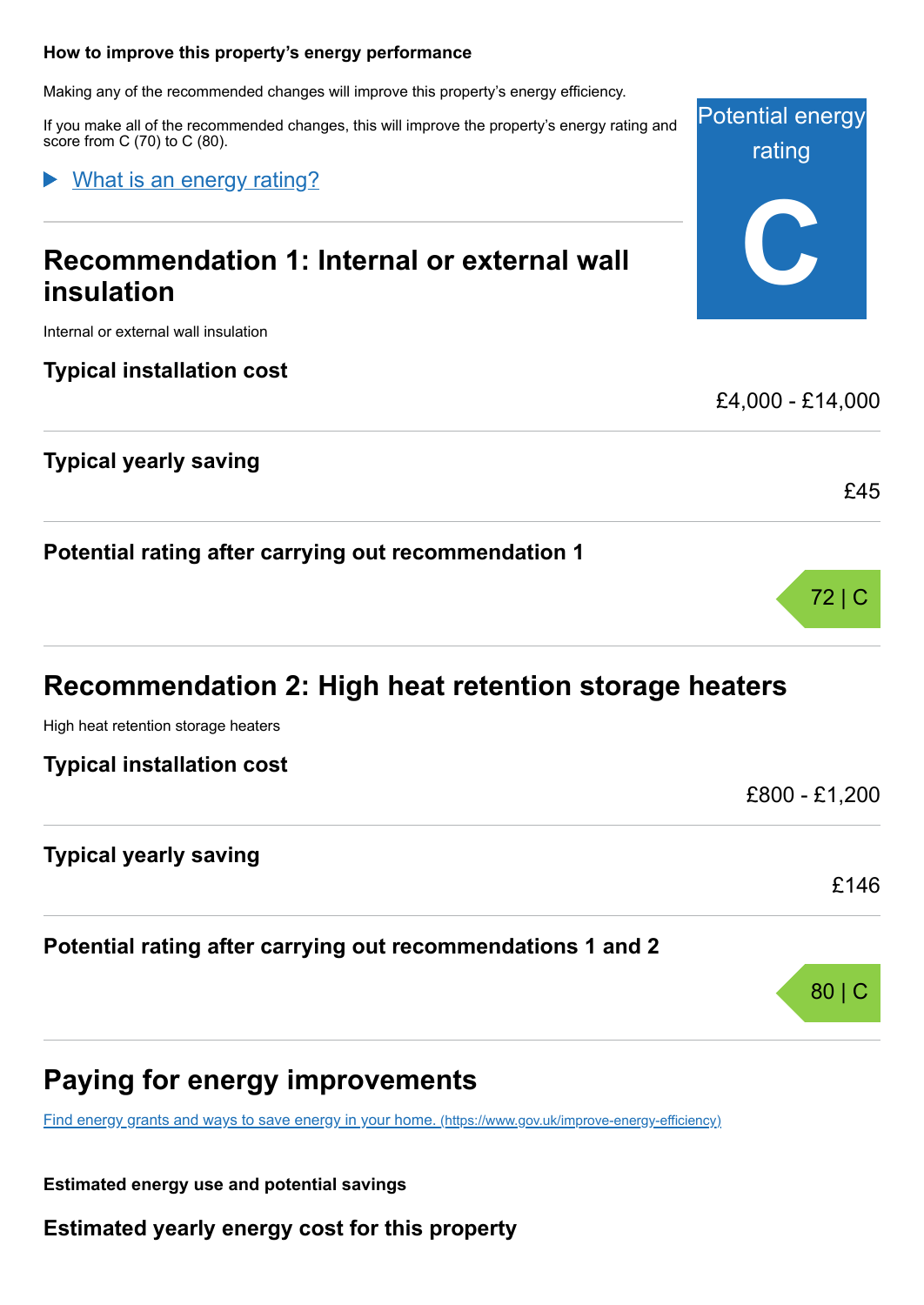### £192

**Potential saving**

The estimated cost shows how much the average household would spend in this property for heating, lighting and hot water. It is not based on how energy is used by the people living at the property.

The estimated saving is based on making all of the recommendations in [how to improve this property's energy performance.](#page-3-0)

For advice on how to reduce your energy bills visit Simple Energy Advice [\(https://www.simpleenergyadvice.org.uk/\)](https://www.simpleenergyadvice.org.uk/).

# **Heating use in this property**

Heating a property usually makes up the majority of energy costs.

#### **Estimated energy used to heat this property**

#### **Space heating**

2667 kWh per year

#### **Water heating**

1545 kWh per year

#### **Potential energy savings by installing insulation**

**Type of insulation Amount of energy saved Amount of energy saved** 

#### **Solid wall insulation** 6 and 120 kWh per year

You might be able to receive Renewable Heat Incentive payments [\(https://www.gov.uk/domestic-renewable-heat-incentive\)](https://www.gov.uk/domestic-renewable-heat-incentive). This will help to reduce carbon emissions by replacing your existing heating system with one that generates renewable heat. The estimated energy required for space and water heating will form the basis of the payments.

#### **Contacting the assessor and accreditation scheme**

This EPC was created by a qualified energy assessor.

If you are unhappy about your property's energy assessment or certificate, you can complain to the assessor directly.

If you are still unhappy after contacting the assessor, you should contact the assessor's accreditation scheme.

Accreditation schemes are appointed by the government to ensure that assessors are qualified to carry out EPC assessments.

# **Assessor contact details**

#### **Assessor's name**

Jason Franklin

# **Telephone**

023 8022 1188